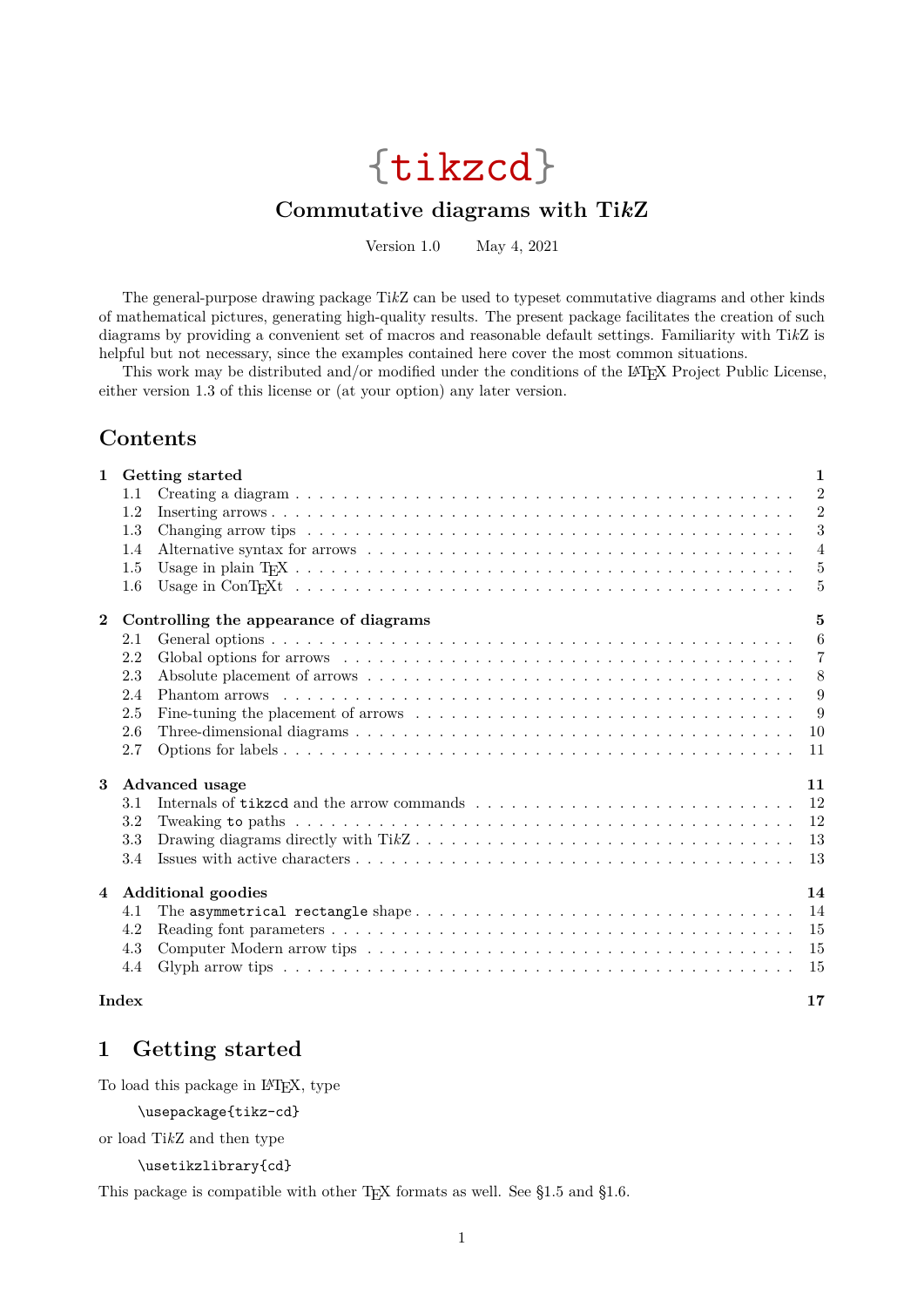#### <span id="page-1-5"></span><span id="page-1-0"></span>**1.1 Creating a diagram**

The basic tool to create a commutative diagram is the following environment.

```
\begin{tikzcd}[\options)]
  henvironment contentsi
\end{tikzcd}
```
The environment contents should describe a matrix, as in LATEX's familiar {tabular} environment. The optional argument h*options*i may be used to modify the appearance of the diagram. Any of the customization keys described in this manual, as well as those originally provided by Ti*k*Z, can be used here. Arrows between matrix entries can be created with the [\arrow](#page-1-2) command described below.

Everything inside [{tikzcd}](#page-1-3) is typeset in math mode, but you will probably want to use it inside an {equation} environment or  $\{ \ldots \}$ , so that the diagram is placed on a new line and centered.

It is important to note that DVI viewers will not display diagrams correctly. It is necessary to convert the DVI file to PDF or PS format—or, even better, use a tool that generates PDF files directly, such as pdflatex.

#### <span id="page-1-1"></span>**1.2 Inserting arrows**

Inside the [{tikzcd}](#page-1-3) environment, the following synonymous commands are provided to produce arrows.

<span id="page-1-4"></span><span id="page-1-2"></span>\arrow[\*options*\]  $\ar[\langle options\rangle]$ 

Here,  $\langle options \rangle$  is a comma-separated list of options which can be used to specify the arrow target, add labels, change arrow tips, and perform additional modifications.

The arrow target can be specified by a direction parameter, which consists of a string of characters  $\mathbf{r}$ , 1, d, u (standing for right, left, down and up). Labels can be placed on an arrow by means of the quotes syntax, described in detail in the pgf manual [\[2,](#page-15-0) §17.10.4]. Notice the use of "\phi" in the example below.



To further modify the appearance of an arrow, note that  $\langle options \rangle$  may contain any key that can be passed to Ti*k*Z's \path command. Similarly, a label can receive additional options via the syntax

 $"\langle label \text{ text}\rangle"\langle label \text{ options}\rangle.$ 

Both *(label text)* and *(label options)* need to be enclosed in curly braces if they contain commas.



The example above also showcases one of the possible ways to pass special options to a Ti*k*Z matrix node. See the PGF manual  $[2, §20]$  for more information.

Arrows can have an arbitrary number of labels, by repeated use of arguments in quotes. The example below shows how to control the positioning of labels. Notice in particular that an apostrophe as  $\langle label\ option \rangle$ causes the label to be placed on the opposite side of the arrow.

$$
A \xrightarrow{\phi} B
$$
\n
$$
\left\{\n \begin{array}{c}\n \begin{array}{c}\n \begin{array}{c}\n \Delta \arrow[r, "\\phi" \ \text{near start}, "\\psi" \ \text{near end} \ \text{that}\n \end{array}\n\end{array}\n\right.
$$

We provide two real-life examples.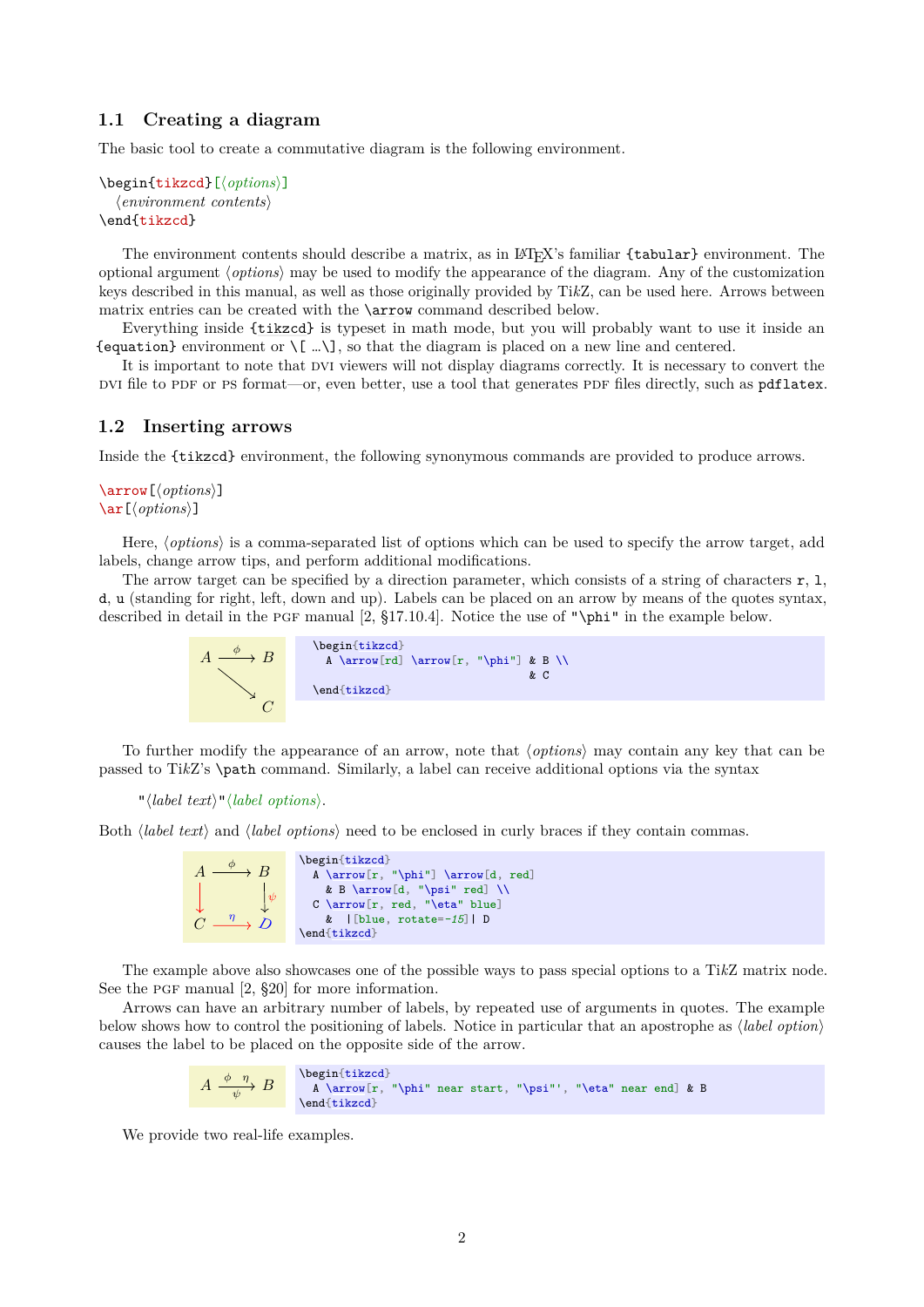<span id="page-2-3"></span>

### <span id="page-2-0"></span>**1.3 Changing arrow tips**

A set of [\arrow](#page-1-2) options is provided to create different kinds of arrows. Some of these options have a short descriptive name, such as [hook](#page-3-2), and others are named after TFX arrow-producing commands (without a " $\langle$ "), like [dashrightarrow](#page-3-3).



The following list shows all available arrow types (each of them is a style key located in /tikz/commutative diagrams).

**Arrows from bar**

#### **Basic arrows**

<span id="page-2-2"></span><span id="page-2-1"></span>

| to head        | yields $\longleftarrow$      | maps to  | vields $\longrightarrow$ |
|----------------|------------------------------|----------|--------------------------|
| rightarrow     | yields $\longrightarrow$     | mapsto   | yields $\longmapsto$     |
| leftarrow      | $yields \longleftarrow$      | mapsfrom | $vields \longleftarrow$  |
| leftrightarrow | yields $\longleftrightarrow$ | Mapsto   | yields $\Longrightarrow$ |
| Rightarrow     | yields $\Longrightarrow$     | Mapsfrom | $yields \leftarrow$      |
| Leftarrow      | $yields \leftarrow$          |          |                          |
| Leftrightarrow | yields $\iff$                |          |                          |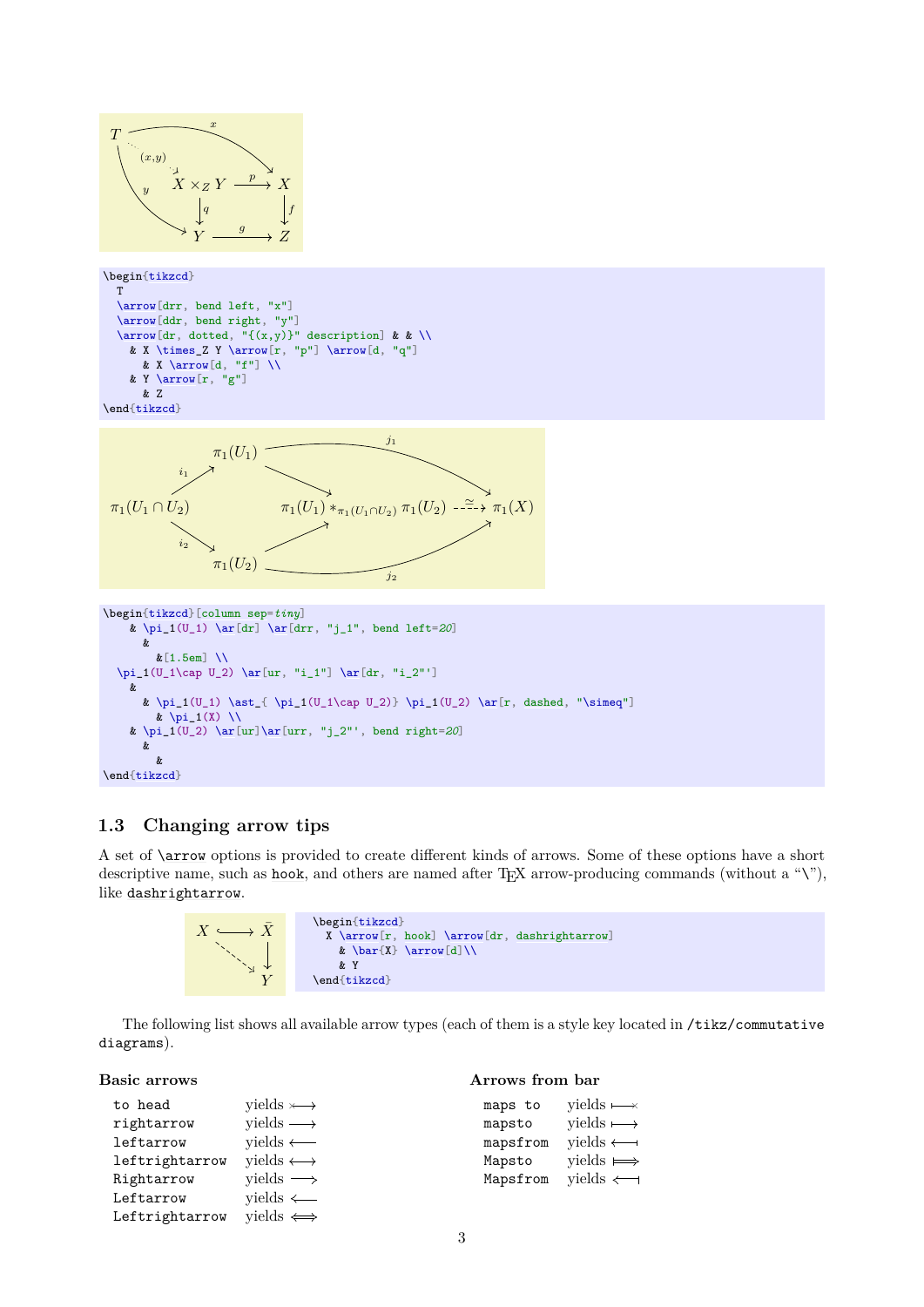#### <span id="page-3-6"></span>**Arrows with hook**

<span id="page-3-2"></span>

| hook           | yields $\longrightarrow$ |
|----------------|--------------------------|
| hook'          | yields $\longrightarrow$ |
| hookrightarrow | vields $\longrightarrow$ |
| hookleftarrow  | yields $\longleftarrow$  |

#### **Arrows with tail**

<span id="page-3-4"></span>

| tail           | yields $\rightarrowtail$ |
|----------------|--------------------------|
| rightarrowtail | vields $\rightarrowtail$ |
| leftarrowtail  | yields $\leftarrow$      |

#### **Two-headed arrows**

<span id="page-3-5"></span>

| two heads         | vields $\rightarrow$     |
|-------------------|--------------------------|
| twoheadrightarrow | vields $\longrightarrow$ |
| twoheadleftarrow  | yields $\longleftarrow$  |

#### **Harpoons**

| harpoon          | yields $\longleftarrow$  |
|------------------|--------------------------|
| harpoon'         | yields $\longleftarrow$  |
| rightharpoonup   | yields $\longrightarrow$ |
| rightharpoondown | yields $\longrightarrow$ |
| leftharpoonup    | yields $\longleftarrow$  |
| leftharpoondown  | yields $\longleftarrow$  |

#### **Dashed arrows**

<span id="page-3-3"></span><span id="page-3-1"></span>

| dashed         | vields $\times$ - $\times$                    |
|----------------|-----------------------------------------------|
| dashrightarrow | vields $---\rightarrow$                       |
| dashleftarrow  | yields $\leftarrow$ $\leftarrow$ $\leftarrow$ |

#### **Squiggly arrows**

| squiggly            | yields $\ast \rightsquigarrow$ |
|---------------------|--------------------------------|
| rightsquigarrow     | vields $\rightarrow$           |
| leftsquigarrow      | vields $\leftarrow$            |
| leftrightsquigarrow | yields $\leftrightarrow$       |

#### **Non-arrows**

|       | no head | yields $\longleftarrow$  |  |
|-------|---------|--------------------------|--|
|       | no tail | yields $\longrightarrow$ |  |
| dash  |         | yields $\_\_$            |  |
| equal |         | $yields \equiv$          |  |

A gray cross  $(\times)$  in the samples above indicates that the corresponding tip is kept unchanged. This allows several arrow styles to be superimposed.

> $A \rightarrow --\rightarrow B$ \begin[{tikzcd}](#page-1-3) A [\arrow\[](#page-1-2)r, [tail,](#page-3-4) [two heads,](#page-3-5) [dashed\]](#page-3-1) & B \end[{tikzcd}](#page-1-3)

#### <span id="page-3-0"></span>**1.4 Alternative syntax for arrows**

The following forms of the arrow command were used before the appearance of the quotes syntax for labels, and now may seem somewhat convoluted. They are nonetheless still available for backwards compatibility.

#### \arrow[h*options*i]{h*direction*i}h*labels*i

Here,  $\langle direction \rangle$  is a string containing the characters r, 1, d, u and is used to determine the arrow target. Alternatively, you can specify an explicit matrix cell by replacing *direction*) with something of the form *(row*) *number*)- $\langle column\ number \rangle$ , or the name of a node. The trailing  $\langle labels \rangle$  can be the empty string or of the form

 $\left[\langle label\ options\rangle\right]\left\{\langle label\ text\rangle\right\}\langle more\ labels\rangle.$ 

The equivalent command  $\ar$  can also be used in this form. Here is an example.

```
A \xrightarrow{\phi \quad \psi} BC\stackrel{\eta}{\longrightarrow} Dξ
      η
                    \begin{tikzcd}
                      \Lambda\arrow{d} \arrow{r}[near start]{\phi}[near end]{\psi}
                        \arrow[red]{d}{\xi} \\
                      C \arrow \text{red} \{r\}[blue]{\eta}
                         & D
                    {tikzcd}
```
There are further shortened forms:

```
\rar[hoptionsi]hlabelsi
\lar[hoptionsi]hlabelsi
\dar[hoptionsi]hlabelsi
\uar[hoptionsi]hlabelsi
\drar[hoptionsi]hlabelsi
```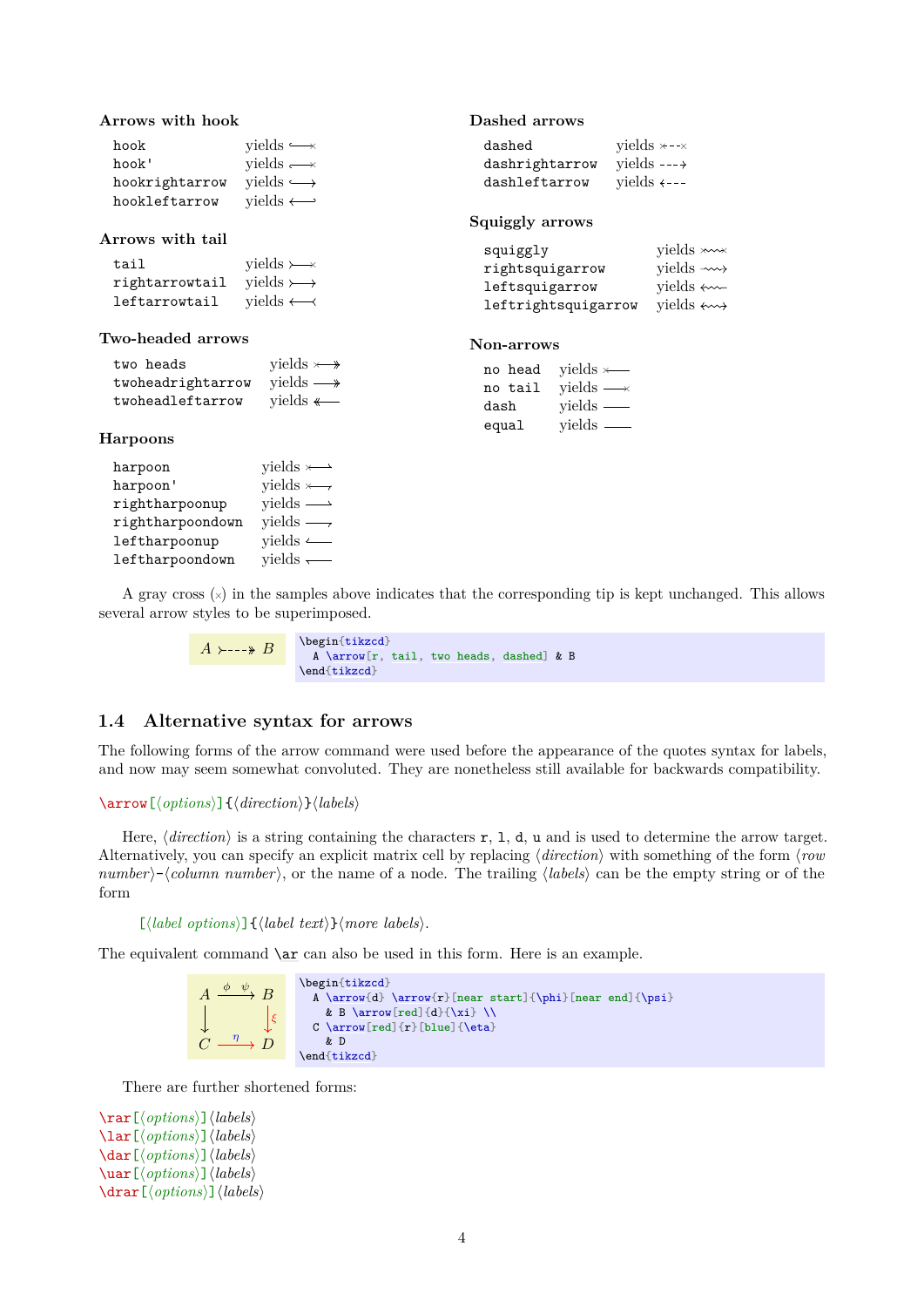<span id="page-4-4"></span>\urar[h*options*i]h*labels*i \dlar[h*options*i]h*labels*i \ular[h*options*i]h*labels*i

The first one is equivalent to

[\arrow\[](#page-1-2)h*options*i]{r}h*labels*i

and the other ones work analogously.

#### <span id="page-4-0"></span>1.5 Usage in plain T<sub>F</sub>X

To use this package in plain TEX, load Ti*k*Z and the cd library by saying

```
\input tikz.tex
\usetikzlibrary{cd}
```
The [{tikzcd}](#page-1-3) environment should then be replaced by the following:

```
\tikzcd[\options\]
  henvironment contentsi
\endtikzcd
```
All other functions of this library work as described in this manual without change.

### <span id="page-4-1"></span>1.6 Usage in ConT<sub>EXt</sub>

To use this package in ConTEXt, load Ti*k*Z and then the cd library by saying

```
\usemodule[tikz]
\usetikzlibrary[cd]
```
The [{tikzcd}](#page-1-3) environment should then be replaced by the following:

```
\starttikzcd[\options\]
  henvironment contentsi
\stoptikzcd
```
Moreover, you may replace the column and row separators  $\&$ ,  $\setminus \&$  their ConTEXt analogues  $\setminus \&$ . However, you should use \NC only *between* cells, and not before the first column or after the last column, as in usual ConTEXt tables. Similarly, \NR should be used only between rows.

All other functions of this library work as described in this manual without change.

# <span id="page-4-2"></span>**2 Controlling the appearance of diagrams**

This section describes a number of customization keys defined by this package. All keys are located in the path /tikz/commutative diagrams. Options passed to [{tikzcd}](#page-1-3) or [\arrow](#page-1-2) are searched for in that path, and, if not found there, in /tikz. To set options globally, it is convenient to use the following command.

#### <span id="page-4-3"></span>\tikzcdset{\*options*}}

Executes  $\langle options \rangle$  in the path /tikz/commutative diagrams.

Besides the keys described in this manual, numerous Ti*k*Z parameters can affect the appearance of a diagram. However, only a few of them (namely those appearing in [every diagram](#page-5-2), [every cell](#page-5-3), [every arrow](#page-6-1), and [every label](#page-10-2) below) are reinitialized when [{tikzcd}](#page-1-3) is called. This means that modifying a certain Ti*k*Z parameter globally may or may not affect the output of [{tikzcd}](#page-1-3).

We also point out that besides the options and styles provided by this package, several keys defined by TikZ are useful for arrows. Some examples are dashed, dotted, and its relatives, line width= $\langle dimension \rangle$ , color= $\langle color \rangle$ , bend right, bend left, in= $\langle angle \rangle$ , out= $\langle angle \rangle$ , loop, etc. See the PGF manual [\[2,](#page-15-0) §15.3.1] and §74]. Likewise, Ti*k*Z provides several keys that are useful for labels, such as above, below, left, right, swap (which makes the label be placed on the right side of the arrow, relative to its direction), sloped, pos= $\frac{fraction}{h}$ , near start, near end, inner sep= $\frac{dimension}{h}$ , font= $\frac{fcont}{cont}$  *command* $\frac{h}{h}$ , text width= $\langle dimension \rangle$ , etc. See the PGF manual [\[2,](#page-15-0) §17, esp. §17.8].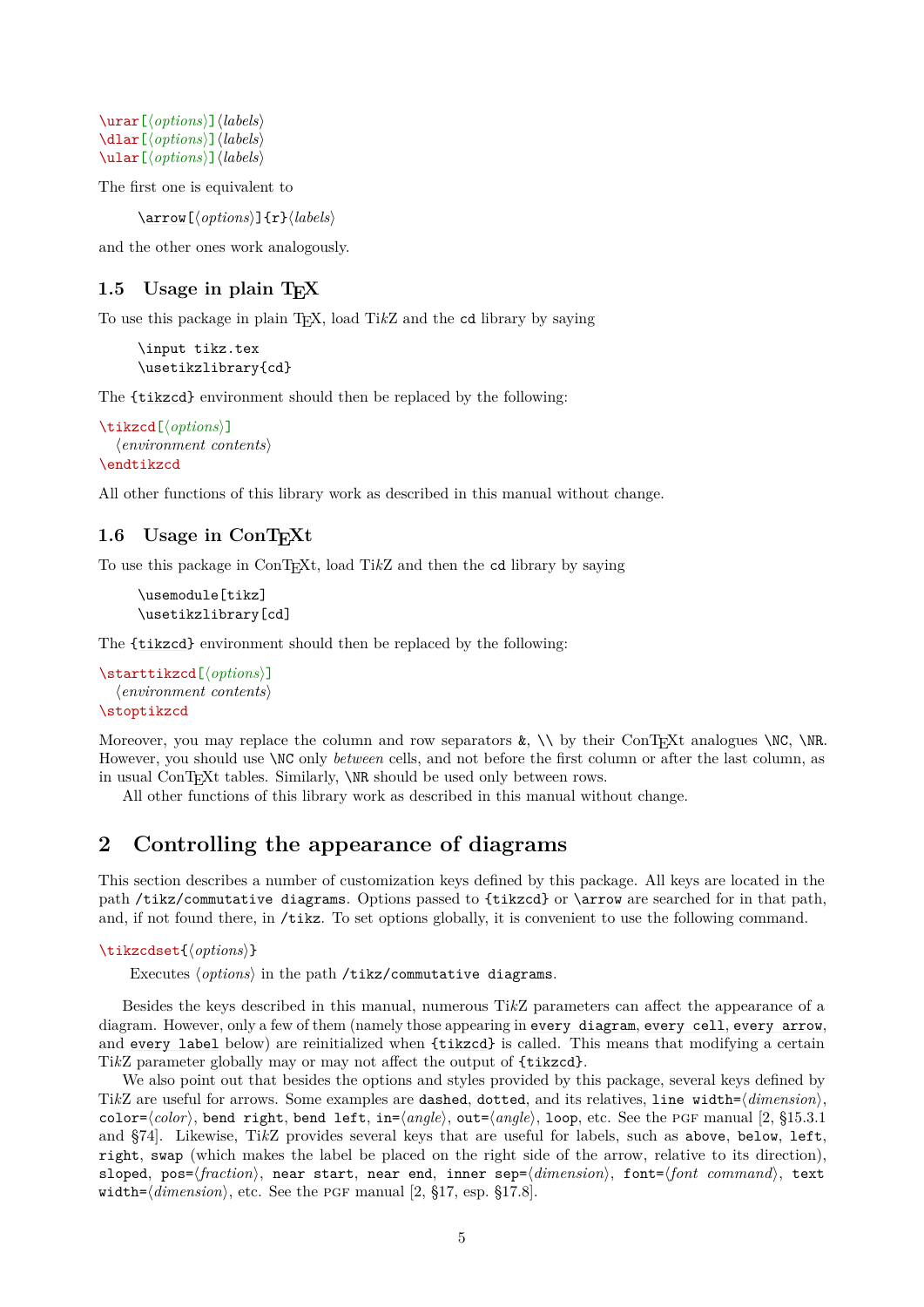#### <span id="page-5-6"></span><span id="page-5-0"></span>**2.1 General options**

<span id="page-5-2"></span>/tikz/commutative diagrams/every diagram (style, no value)

This style is applied to every [{tikzcd}](#page-1-3) environment. Initially, it contains the following:

[row sep=](#page-5-4)*normal*, [column sep=](#page-5-1)*normal*, /tikz/baseline=*0pt*

The baseline=*0pt* setting is used to make equation numbers be placed correctly (as an exception, one-row diagrams are anchored at their matrix base, which is exactly what you want).

/tikz/commutative diagrams/diagrams= $\langle options \rangle$  (no default)

This key appends  $\langle options \rangle$  to the style [every diagram](#page-5-2).

/tikz/commutative diagrams/every matrix (style, no value) This style is applied to the Ti*k*Z matrix created internally by [{tikzcd}](#page-1-3). Initially, it contains the following:

/tikz/inner sep=*0pt*

<span id="page-5-3"></span>/tikz/commutative diagrams/every cell (style, no value)

This style is applied to every Ti*k*Z matrix cell created by [{tikzcd}](#page-1-3). Initially, it contains the following:

/tikz/shape=*asymmetrical rectangle*, /tikz/inner xsep=*1ex*, /tikz/inner ysep=*0.85ex*

The [asymmetrical rectangle](#page-13-2) shape is described in [§4.1.](#page-13-1) The inner xsep, inner ysep options determine the spacing between a diagram entry and any arrows reaching it.

<span id="page-5-5"></span>/tikz/commutative diagrams/cells= $\langle options \rangle$  (no default)

This key appends  $\langle options \rangle$  to the style [every cell](#page-5-3).

<span id="page-5-4"></span>/tikz/commutative diagrams/row sep= $\langle size \rangle$  (no default)

This key acts as a frontend to Ti*k*Z's /tikz/row sep key. If the key

/tikz/commutative diagrams/row sep/ $\langle size \rangle$ 

stores a *(value)*, then it is read and **/tikz/row sep**= $\langle value \rangle$  is set. If the key above is not initialized, then  $\langle size \rangle$  is presumed to be a dimension, and **/tikz/row sep**= $\langle size \rangle$  is set.

The initially available sizes, and their values, are the following:

tiny small scriptsize normal large huge 0.45 em 0.9 em 1.35 em 1.8 em 2.7 em 3.6 em

Notice that setting, say, [row sep=](#page-5-4)*1cm* globally with [\tikzcdset](#page-4-3) will have no effect, since the [row sep](#page-5-4) option is re-set at the beginning of each diagram. To make all diagrams have [row sep](#page-5-4) equal to 1 cm, you can modify the meaning of normal by saying

[\tikzcdset{](#page-4-3)row sep/normal=*1cm}*.

You can also create new sizes, but note that PGF requires new keys to be initialized explicitly. For example, to create a size my size, meaning 1 ex, you should use

[\tikzcdset{](#page-4-3)row sep/my size/.initial=*1ex}*.

<span id="page-5-1"></span>/tikz/commutative diagrams/column sep=h*size*i (no default)

This works analogously to the [row sep](#page-5-4) key above. The sizes available initially are the following:

tiny small scriptsize normal large huge 0.6 em 1.2 em 1.8 em 2.4 em 3.6 em 4.8 em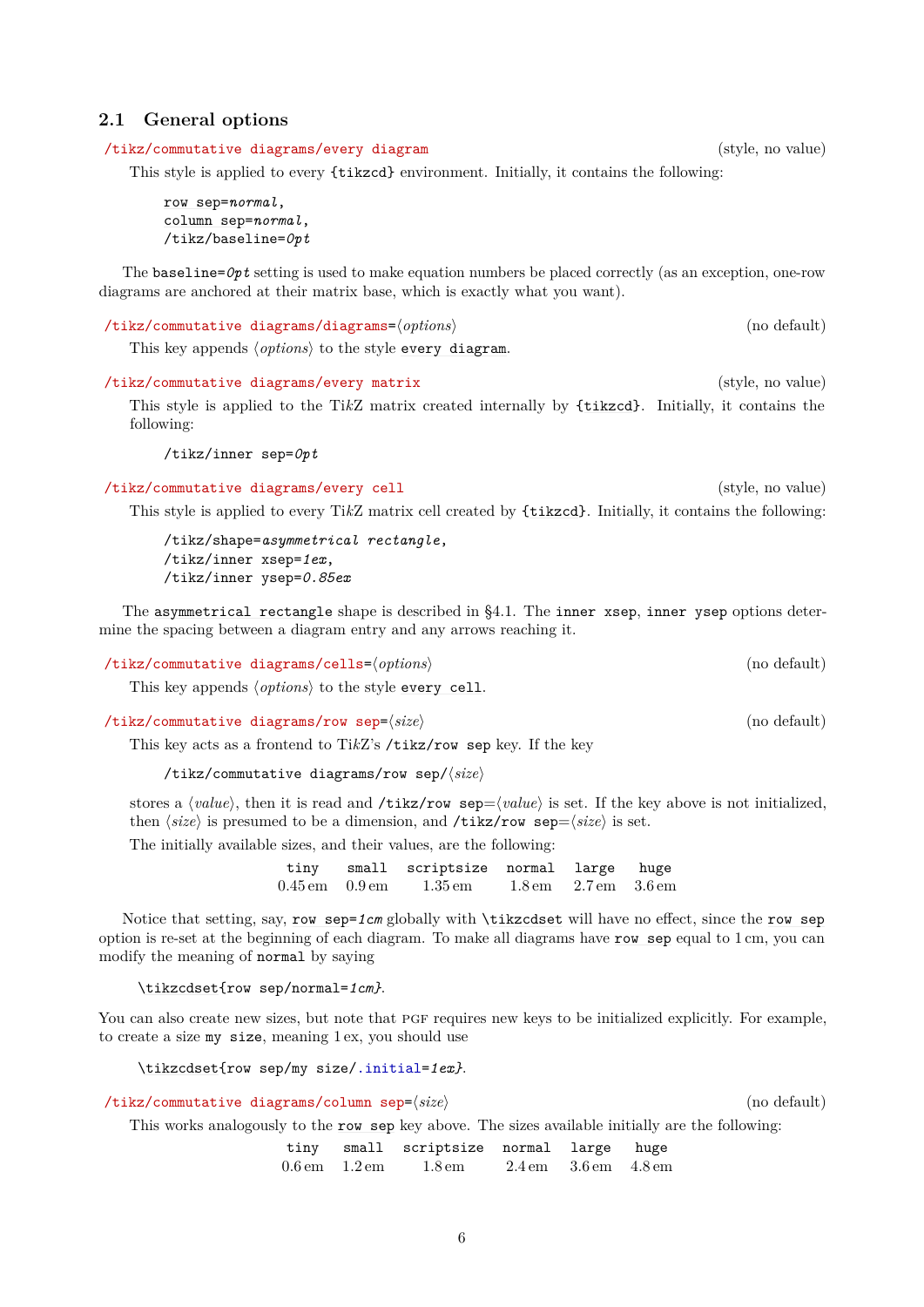#### <span id="page-6-5"></span><span id="page-6-3"></span>/tikz/commutative diagrams/sep=h*size*i (no default)

This key sets [row sep=](#page-5-4) $\langle size \rangle$ , [column sep=](#page-5-1) $\langle size \rangle$ .

In the examples below, the triangular diagrams would look too wide or too tall if the column or row separation were not set appropriately.



Section  $20.3.2$  of the PGF manual  $[2]$  contains further details on the spacing of matrix cells.

#### <span id="page-6-2"></span>/tikz/commutative diagrams/cramped (style, no value)

By default, a generous amount of white space is added around diagram cells, which is appropriate for large, displayed diagrams. The present style removes some of this extra white space, and is intended for smaller diagrams that should blend with the surrounding text, or very wide material that wouldn't fit the page otherwise.

The picture below shows the (somewhat subtle) difference between the cramped and the non-cramped styles.

This  $A \longrightarrow B$  is a regular diagram. This  $A \longrightarrow B$  is a cramped diagram. This  $A \rightarrow B$  is just a formula.

```
{tikzcd}\arrow[r] & B \end{tikzcd} is a regular diagram.\\
This \begin{tikzcd}[cramped, sep=small] A \arrow[r] & B \end{tikzcd} is a cramped diagram.\\
This $A \to B$ is just a formula.
```
Keep in mind that while there are some legitimate uses for [{tikzcd}](#page-1-3) diagrams on inline formulas, standard LATEX constructs such as \overset and \xrigthtarrow are often sufficient and should be preferred.

/tikz/commutative diagrams/math mode=h*boolean*i (default true)

This key determines whether or not the contents of a diagram are typeset in math mode. If set globally or diagram-wise, it affects both the diagram entries and arrow labels. If used with [\arrow](#page-1-2), it affects only its labels.

<span id="page-6-4"></span>/tikz/commutative diagrams/background color=h*color*i (no default, initially white) This key stores the name of a color, and is read by styles that fill the background, such as [description](#page-10-3) and [crossing over](#page-9-1). It does not cause the background of diagrams to be filled.

#### <span id="page-6-0"></span>**2.2 Global options for arrows**

<span id="page-6-1"></span>/tikz/commutative diagrams/every arrow (style, no value)

This style is applied to every [\arrow](#page-1-2). Initially, it contains the following:

/tikz/draw, /tikz/line width=*rule\_thickness*, [rightarrow](#page-2-1)

/tikz/commutative diagrams/arrows=h*options*i (no default)

This key appends  $\langle options \rangle$  to the style [every arrow](#page-6-1).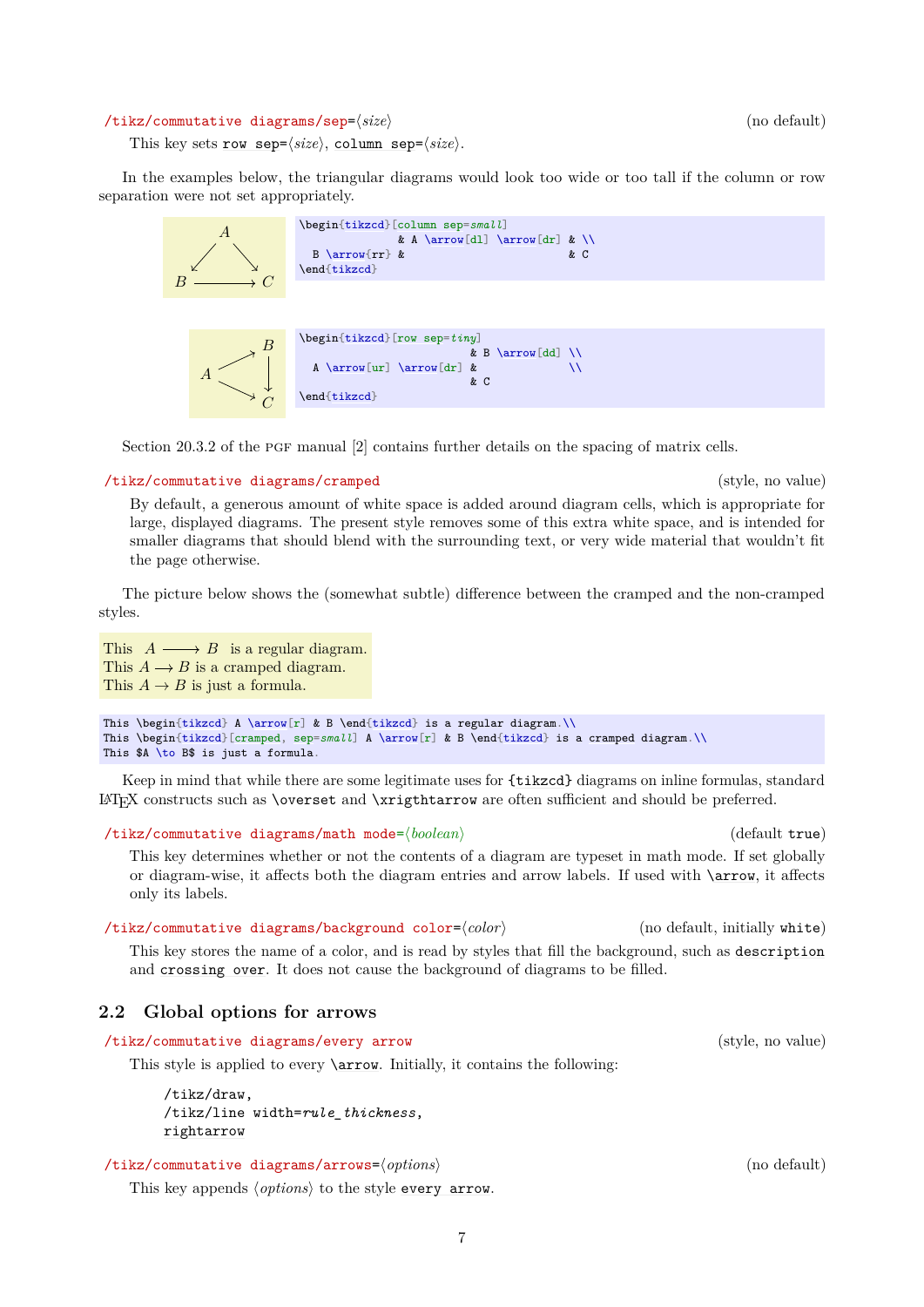<span id="page-7-4"></span><span id="page-7-3"></span>/tikz/commutative diagrams/arrow style= $\langle style\rangle$  (no default)

This key determines which collection of arrow tips is used by the arrow tip selection styles listed in [§1.3.](#page-2-0) The initial setting is suitable for documents using the Computer Modern font at any size. The available choices for  $\langle style\rangle$  are:

- **Latin Modern** A small variant of the initial settings, intended for documents using the Latin Modern font at any size.
- **math font** This setting uses the Glyph meta arrow tip described in [§4.4.](#page-14-2)
- **tikz** This setting uses the arrow tips defined in Ti*k*Z's arrows.meta library. It honors the option /tikz/>.

This key is usually invoked in the document preamble, and should be set only once.

If you are using a font different from Computer Modern or Latin Modern, you may find the best results by selecting the math font style. As detailed in [§4.4,](#page-14-2) this is not guaranteed to work perfectly with all fonts, but gives good results in many cases. If the math font style gives unsatisfactory results, you can try selecting the tikz style, and setting /tikz/> to the value that best matches your font (among those shown in [\[2,](#page-15-0) §16.5]).

| $A \rightarrow B$<br>∖ | % in preamble<br>\tikzcdset{<br>arrow style=tikz,<br>diagrams={>={Straight Barb[scale=0.8]}}                              |
|------------------------|---------------------------------------------------------------------------------------------------------------------------|
|                        | % in document body<br>\begin{tikzcd}<br>A \arrow[r, tail] \arrow[rd] & B \arrow[d, two heads] \\<br>& D<br>$\end{tikzcd}$ |

#### <span id="page-7-0"></span>**2.3 Absolute placement of arrows**

The usual behavior of [\arrow](#page-1-2) is to produce an arrow starting at the diagram entry where the command appears, and ending at an entry whose location is specified relative to that. The following keys override this behavior, allowing source and target to be selected explicitly.

#### <span id="page-7-1"></span>/tikz/commutative diagrams/from= $\langle argument \rangle$  (no default)

If  $\langle$ *argument* $\rangle$  is of the form  $\langle$ *row number* $\rangle$ - $\langle$ *column number* $\rangle$ , or if it is a string of characters r, l, d, u, this key sets the arrow source to be the corresponding cell in the diagram matrix. Otherwise, it assumes the argument is the name of a node and sets the arrow source to  $\langle argument \rangle$ .

```
/tikz/commutative diagrams/to=hargumenti (no default)
```
Similar to [from](#page-7-1), but refers to the arrow target.

Recall that it is possible to give a specific entry of a TikZ matrix a name by using the  $\lfloor \frac{\delta v}{\delta n s} \rfloor$ syntax, as done for entry  $C$  in the example below. You must be careful not to create nodes whose name contains only the characters  $1, r, u, d$  if you want to refer to them using [from](#page-7-1) or [to](#page-7-2). The following illustrates several different uses of these keys.



In the next examples, empty labels are used to create nodes for later reference. The draw=*red* option is used to show where these empty nodes are located, but of course you want to remove that when using this technique.

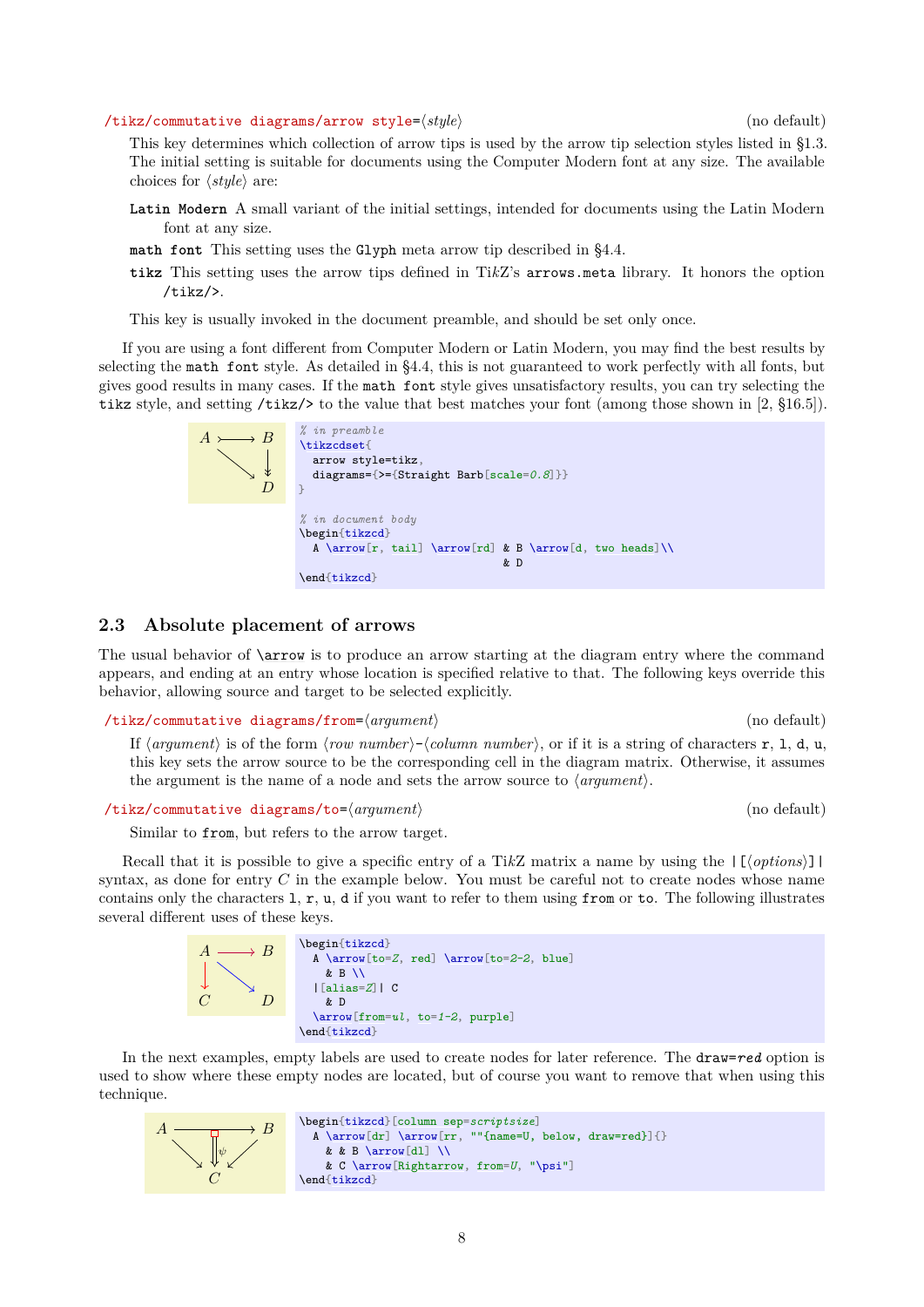<span id="page-8-6"></span>

#### <span id="page-8-0"></span>**2.4 Phantom arrows**

Sometimes it is necessary to insert a symbol outside the grid subjacent to the diagram. The easiest way to achieve this is as a label to an invisible arrow.

<span id="page-8-2"></span>/tikz/commutative diagrams/phantom (style, no value)

Creates an invisible arrow. Labels to this arrow are not invisible. They will be anchored at their center and typeset in full size (i.e., with \textstyle). To get smaller labels, as in ordinary arrows, use the \scriptstyle command.

In the picture below, the arrow containing the [phantom](#page-8-2) option goes from  $A$  to  $D$ , and the \ulcorner symbol  $(\ulcorner)$  is inserted closer to the starting point A.



#### <span id="page-8-1"></span>**2.5 Fine-tuning the placement of arrows**

<span id="page-8-3"></span>/tikz/commutative diagrams/shift left= $\langle dimension \rangle$  (default 0.56ex) Shifts arrows by  $\langle dimension \rangle$  to the left, relative to the arrow direction. A dimensionless argument causes that multiple of the default value to be used.

<span id="page-8-4"></span>/tikz/commutative diagrams/shift right= $\langle dimension \rangle$  (default 1)

A shortcut to [shift left=](#page-8-3) $-\langle$ *dimension* $\rangle$ .



The default values of [shift left](#page-8-3) and [shift right](#page-8-4) are appropriate for a pair of parallel arrows, and dimensionless arguments are useful to create sets of multiple parallel arrows.

$$
A \longrightarrow B \longrightarrow C \longrightarrow \cdots
$$

```
\begin{tikzcd}
  A \arrow[r]
    & B \arrow[r, shift left]
        \arrow[r, shift right]
      & C \arrow[r]
          \arrow[r, shift left=2]
          \arrow[r, shift right=2]
        & \cdots
\end{tikzcd}
```
/tikz/commutative diagrams/shift={h*coordinate*i} (no default) Shifts arrows by  $\langle coordinate \rangle$ .

<span id="page-8-5"></span> $\langle$ tikz/commutative diagrams/xshift= $\langle$ *dimension* $\rangle$  (no default) Shifts arrows right by  $\langle$  *dimension* $\rangle$ .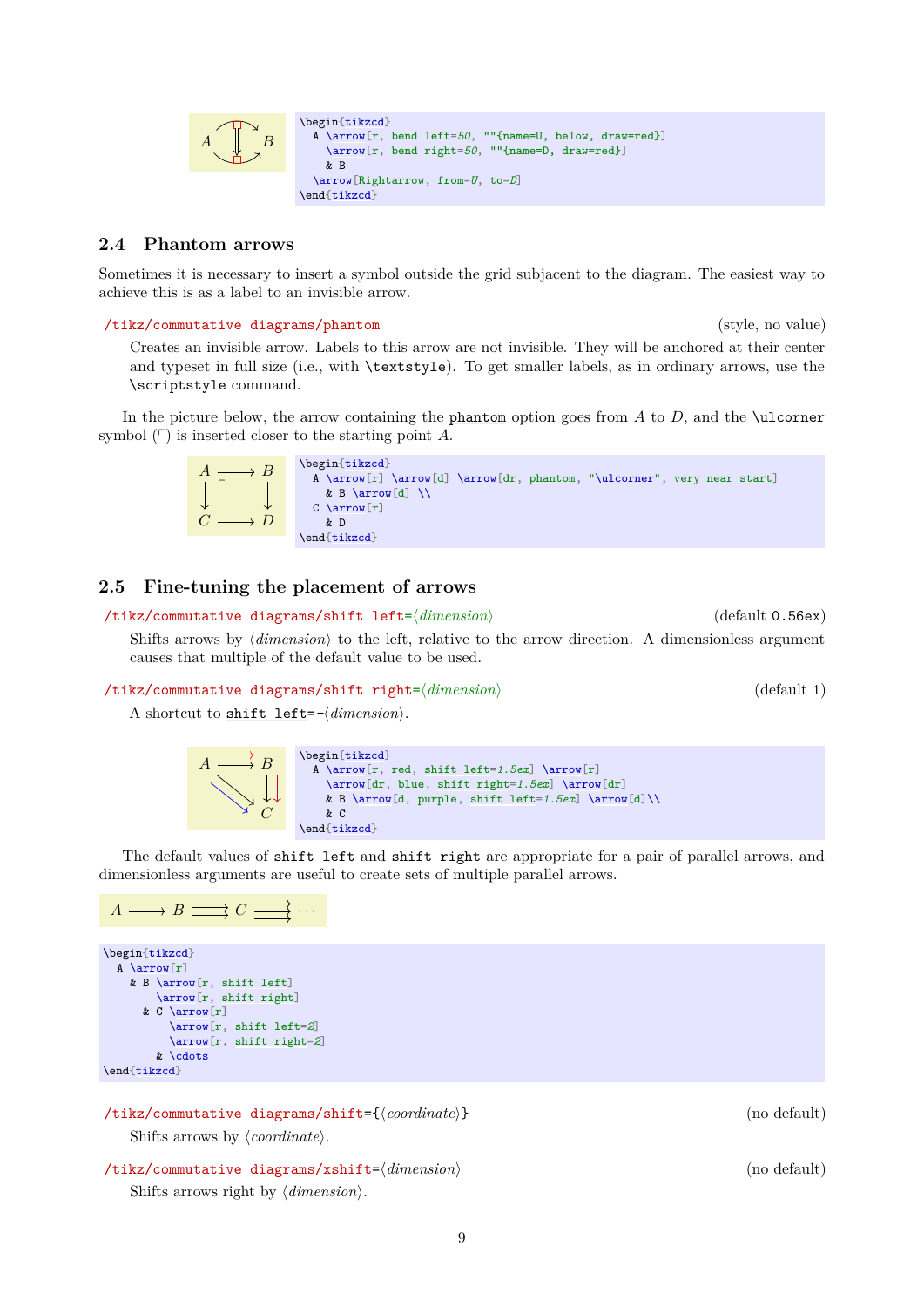#### <span id="page-9-6"></span><span id="page-9-2"></span>/tikz/commutative diagrams/yshift= $\langle dimension \rangle$  (no default)

Shifts arrows up by  $\langle dimension \rangle$ .



<span id="page-9-4"></span>/tikz/commutative diagrams/start anchor={[ $\langle coordinates\rangle$ ]  $\langle anchor\rangle$ } (no default) This key specifies at which anchor of the source node the arrow should start. Optionally, additional coordinate transformations can be supplied. An empty  $\langle anchor \rangle$  argument causes no anchor to be specified, which is the usual behavior.

<span id="page-9-3"></span>/tikz/commutative diagrams/end anchor={[ $\langle$ coordinate transformations}] $\langle$ anchor}} (no default)

This key works analogously, but refers to the target node of the arrow.

See the picture on [§4.1](#page-13-1) for some of the possible values for  $\langle anchor \rangle$ .

| $\begin{bmatrix} \texttt{tikzcd} & \texttt{[cells=} \textit{nodes=} \textit{draw=} \textit{gray} \} \end{bmatrix}$ |
|--------------------------------------------------------------------------------------------------------------------|
| A \arrow[r black]                                                                                                  |
| $\arrow[r, blue, end anchor=north east]$                                                                           |
| $\arrow[r]$                                                                                                        |
| red.                                                                                                               |
| start anchor= $\{[x\sin i\,t=-1ex]\},\$                                                                            |
| end anchor= $\{ [yshift=2ex]$ north east}]                                                                         |
| & <sub>B</sub>                                                                                                     |
| \end{tikzcd}                                                                                                       |
|                                                                                                                    |

<span id="page-9-5"></span>/tikz/commutative diagrams/shorten= $\langle$ *dimension*} (no default)

This key shortens each end of the arrow by  $\langle$  *dimension* $\rangle$ .

$$
A \longrightarrow B
$$
\n
$$
\xrightarrow{A \arrow} B
$$
\n
$$
\xrightarrow{A \arrow} B
$$
\n
$$
\xrightarrow{F, \text{shift left}}
$$
\n
$$
\xrightarrow{B}
$$
\n
$$
\xrightarrow{B}
$$
\n
$$
\xrightarrow{B}
$$
\n
$$
\xrightarrow{B}
$$

Note that the ends of an arrow can be shortened individually using Ti*k*Z's built-in keys shorten < and shorten >.

#### <span id="page-9-0"></span>**2.6 Three-dimensional diagrams**

<span id="page-9-1"></span>/tikz/commutative diagrams/crossing over (style, no value)

This style makes a thicker line, with color [background color](#page-6-4), to be drawn under the current arrow, simulating the effect of its passing over other arrows.



Note that, since arrows are drawn in the order they are read, it may be necessary to defer the drawing of certain arrows to achieve the desired result. This can be done using the [from](#page-7-1) key, as shown in the following picture.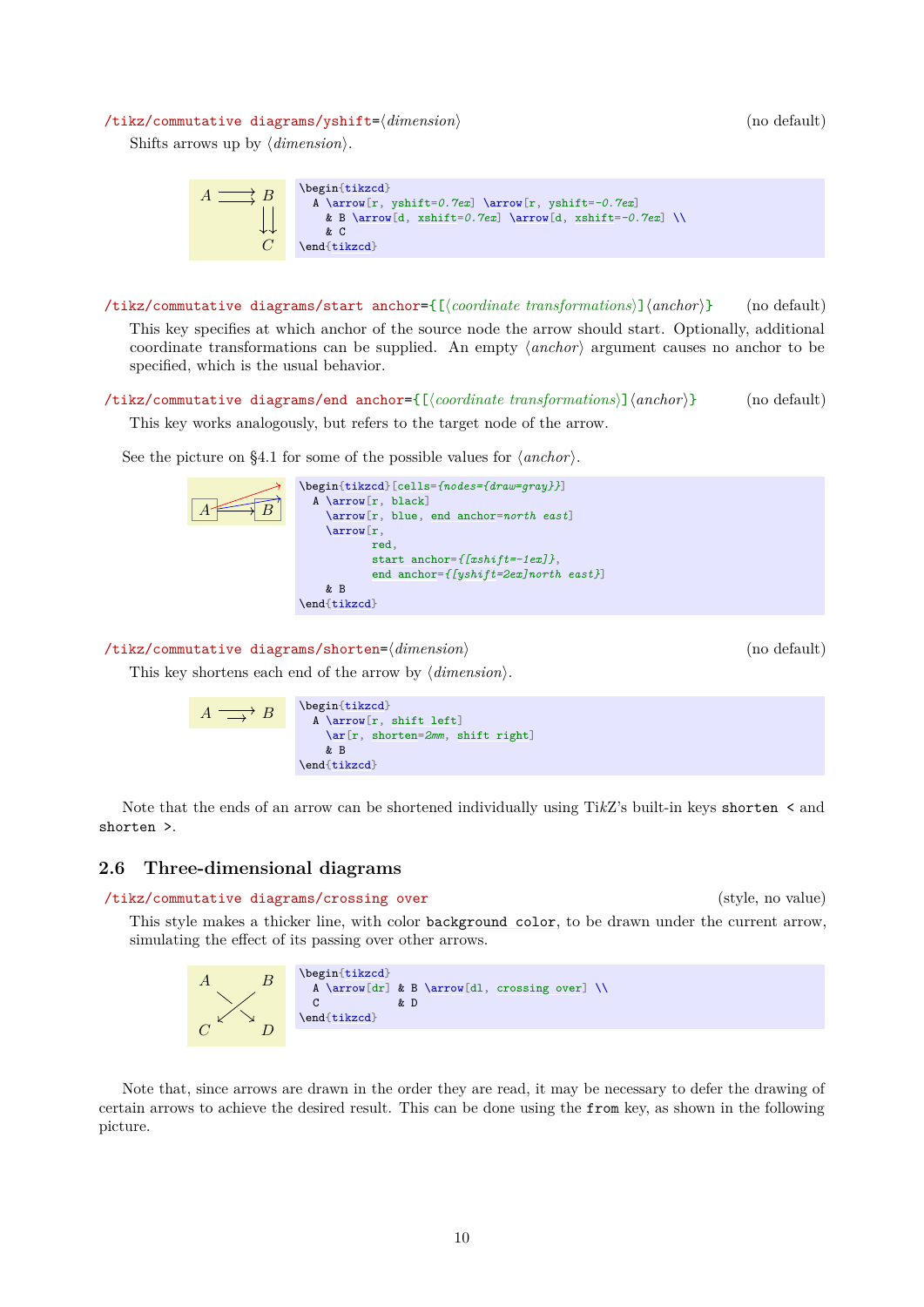

 $\rightarrow E_V$ 

/tikz/commutative diagrams/crossing over clearance=h*dimension*i (no default, initially 1.5ex) This key specifies the width of the background-colored line drawn under a [crossing over](#page-9-1) arrow.

### <span id="page-10-0"></span>**2.7 Options for labels**

 $f^*E_V$ 

\* $E \longrightarrow E$ 

 $M \xrightarrow{\sim} N$ 

<span id="page-10-4"></span>f

<span id="page-10-2"></span>/tikz/commutative diagrams/every label (style, no value)

 $U \longrightarrow V$ 

This style is applied to every label produced with [\arrow](#page-1-2). It is initially set to

/tikz/auto, /tikz/font= $\langle something \rangle$ , /tikz/inner sep=*0.5ex*

where  $\langle something \rangle$  is something that makes  $\scriptstyle\setminus$  scriptstyle be applied to labels in math mode.

The key /tikz/auto makes the label be placed on the left side of the arrow, relative to its direction. The key /tikz/inner sep controls the distance between a label and the corresponding arrow.

/tikz/commutative diagrams/labels= $\langle options \rangle$  (no default)

This key appends *(options)* to [every label](#page-10-2).

#### /tikz/commutative diagrams/marking (style, no value)

 $A \longrightarrow B$ 

/ ◦

This style causes the label to be placed over the arrow. It is useful to decorate arrows using ordinary math symbols.

<span id="page-10-3"></span>

| /tikz/commutative diagrams/description |  |                                                       | (style, no value) |  |
|----------------------------------------|--|-------------------------------------------------------|-------------------|--|
|                                        |  | $\cdots$ $\cdots$ $\cdots$ $\cdots$ $\cdots$ $\cdots$ |                   |  |

 $\mathcal{C}_{0}^{(n)}$ 

This style causes the label to be placed over the arrow, with the background filled. The clearance around the label is determined by /tikz/inner sep.



\begin[{tikzcd}](#page-1-3)

& B \\ & C \end[{tikzcd}](#page-1-3)

A [\arrow\[](#page-1-2)r, "/" marking] [\arrow\[](#page-1-2)rd, "\circ" marking]

# <span id="page-10-1"></span>**3 Advanced usage**

This section provides further details on the functioning of this package, with the aim of allowing the advanced user to make a more or less arbitrary use of other Ti*k*Z features within [{tikzcd}](#page-1-3).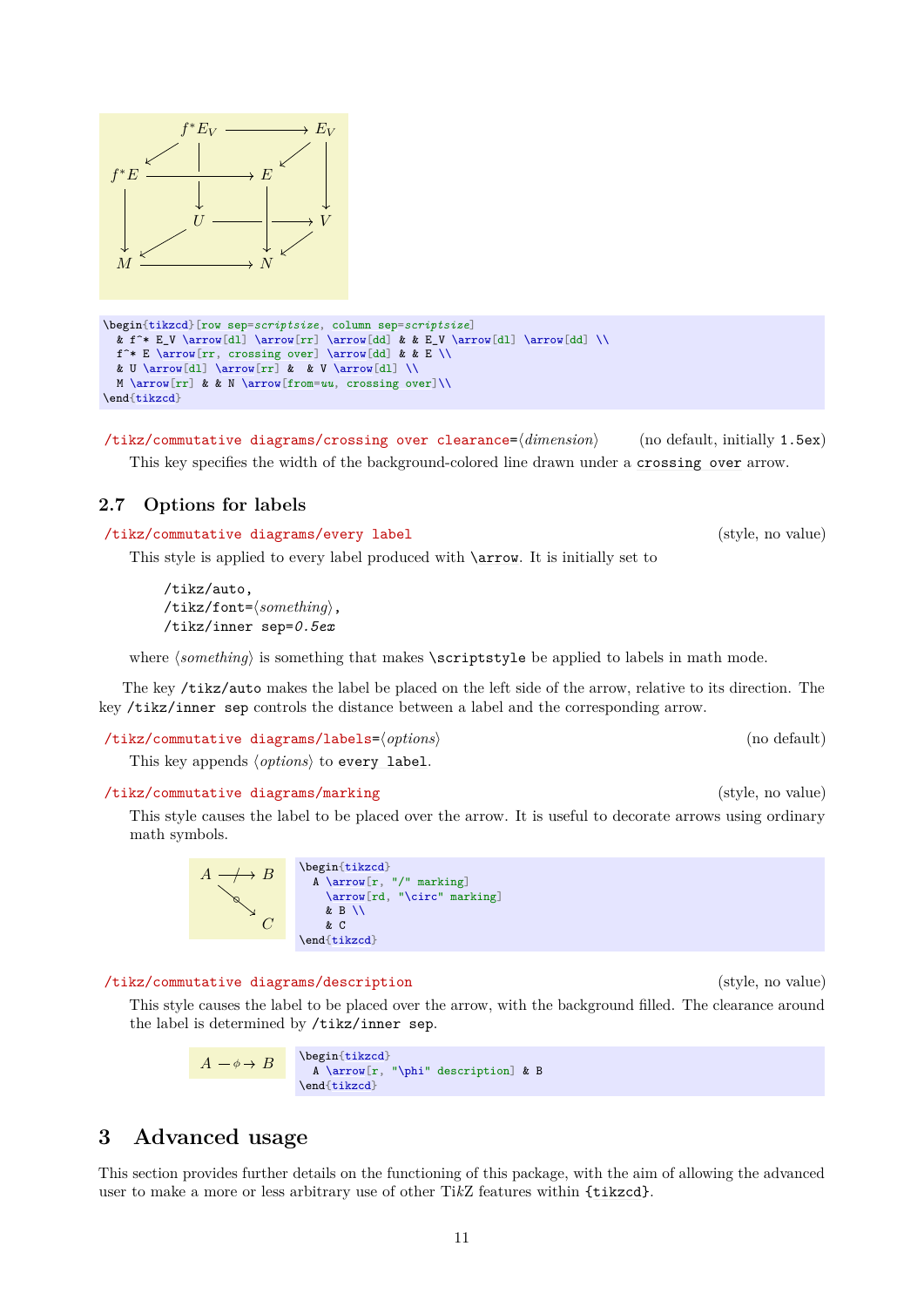#### <span id="page-11-0"></span>**3.1 Internals of tikzcd and the arrow commands**

The [{tikzcd}](#page-1-3) environment works by substituting code of the form

```
{tikzcd}[\options)]
  hcontentsi
\end{tikzcd}
```
with roughly the following:

```
\begin{tikzpicture}[\langle options \rangle]
     \matrix[matrix of nodes] {
           \langle \textit{contents} \rangle \setminus};
     \langle paths \rangle\end{tikzpicture}
```
Not shown above are a number of initialization procedures, such as defining **[\arrow](#page-1-2)** and its relatives, as well as applying the default settings specified by [every diagram](#page-5-2) and its relatives. Note that the next-row command  $\setminus$  for the last row is inserted by [{tikzcd}](#page-1-3), and therefore should not be present in *(contents)*. Notice also that you can use the key execute at end picture in h*options*i to have arbitrary Ti*k*Z code executed after a diagram is drawn.

Initially,  $\langle paths \rangle$  is the empty string. A command  $\arccos[\langle options \rangle]$  does nothing at the point it is inserted, and causes the following code to be appended to  $\langle paths \rangle$ :

\path[\*options*\] (\*source node*\) to (\target node\);

By default, *(source node)* and *(target node)* refer to the node corresponding to the matrix cell where the command [\arrow](#page-1-2) is present. This can be changed using the [from](#page-7-1) and [to](#page-7-2) keys, or a direction argument (a string consisting of characters  $r$ ,  $l$ ,  $d$ ,  $u$ ).

#### <span id="page-11-1"></span>**3.2 Tweaking to paths**

Recall that the to path operation used in the paths created by  $\arrow$  row can take a number of options, as described in §74 of the pgf manual [\[2\]](#page-15-0). In particular, the key /tikz/to path determines the path that is actually drawn, and can be used to do all sorts of fiddling.



The following example shows how to produce a "snake" map. The arrow with the [phantom](#page-8-2) option (going from B to E) has the sole purpose of creating a coordinate, named Z, lying halfway between these two cells. The arrow starting at C has target D, so the macros \tikztostart and \tikztotarget will expand to the nodes corresponding to these two cells in the argument of to path. Notice also the use of \tikztonodes at the point where we want the label to be inserted.

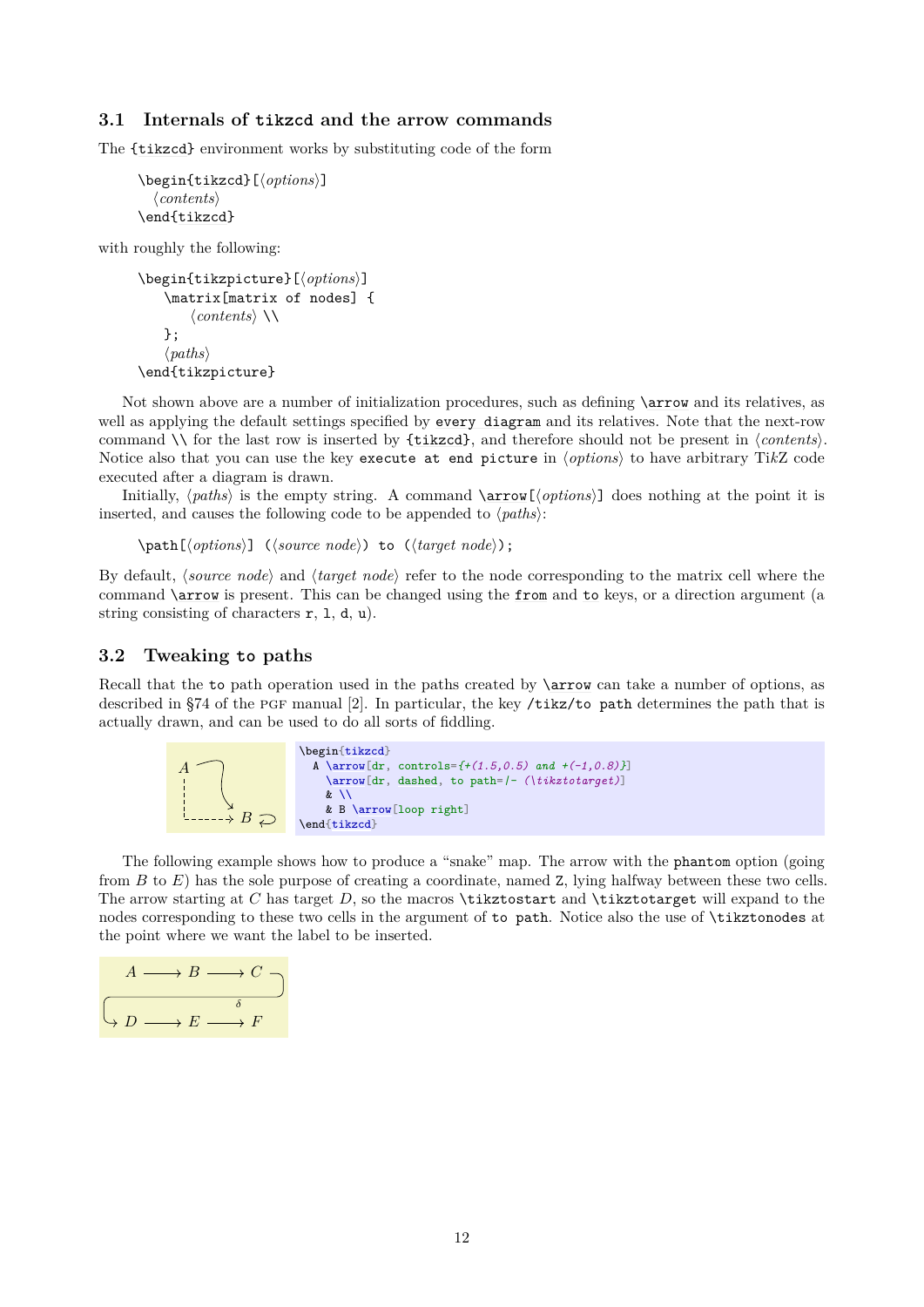```
\begin{tikzcd}
  A \arrow[r]
    & B \arrow[r]
        \arrow[d, phantom, ""{coordinate, name=Z}]
      & C \arrow[dll,
                 "\delta",
                 rounded corners,
                 to path={ -- ([xshift=2ex]\tikztostart.east)
                           |- (Z) [near end]\tikztonodes
                           -| ([xshift=-2ex]\tikztotarget.west)
                           -- (\tikztotarget)}] \\
   \arrow[r]
    & E \arrow[r]
      & F
\end{tikzcd}
```
#### <span id="page-12-0"></span>**3.3 Drawing diagrams directly with Ti***k***Z**

If you find that this package is not flexible enough for some particular application, you can use the methods described in [\[1\]](#page-15-1) and draw diagrams directly with Ti*k*Z. In this case, you can still use the styles provided here to obtain pictures with a uniform appearance throughout your document. The pictures below show how this can be done (the second one is adapted from [\[1\]](#page-15-1)).



```
\end{tikzpicture}
```
#### <span id="page-12-1"></span>**3.4 Issues with active characters**

By default, Ti*k*Z makes the character & active inside matrices, and this causes the error message

! Package pgfbasematrix Error: Single ampersand used with wrong catcode.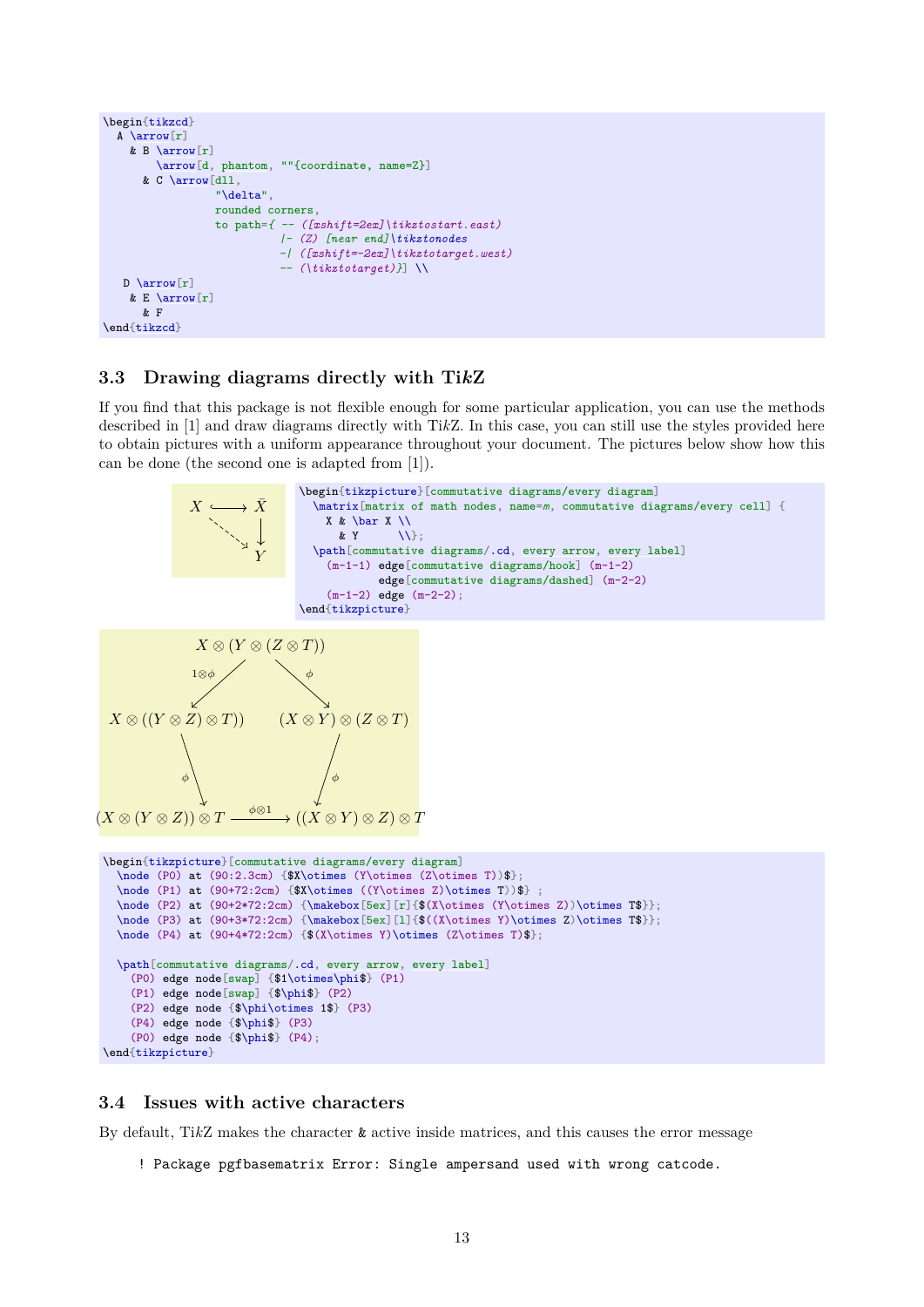<span id="page-13-4"></span>when [{tikzcd}](#page-1-3) is used inside the argument to a macro such as a Beamer frame or a footnote. One solution to this problem is to call [{tikzcd}](#page-1-3) with the option ampersand replacement=*\&*, and replace all occurrences of & with \& in the diagram. This procedure is also needed if you want to use matrices in a diagram cell or label.



An alternative fix to this issue that does not require replacing & with a different column separator consists in adding the following line to your document after all packages have been loaded:

\def\temp{&} \catcode`&=\active \let&=\temp

However, this may interfere in unexpected ways with other packages. Use this trick at your own risk.

A different but related issue is that some packages, notably babel, modify the catcodes of certain characters in a way that may upset Ti*k*Z's parser. To fix this, add

\usetikzlibrary{babel}

to your document preamble.

# <span id="page-13-0"></span>**4 Additional goodies**

This package provides some general PGF infrastructure to achieve its goals. These additional goodies are documented in this section.

#### <span id="page-13-1"></span>**4.1 The asymmetrical rectangle shape**

The following shape is used inside [{tikzcd}](#page-1-3) to ensure that arrows between nodes in the same row are perfectly horizontal, even if the nodes contain text with different heights and depths.

#### <span id="page-13-2"></span>**Shape** asymmetrical rectangle

This shape is similar to the rectangle shape, but its center is located at a fixed distance of the base, as determined by the [center yshift](#page-13-3) key, rather than lying at the shape's geometric center. The numerical anchors, as well as east and west, are modified accordingly, and there are anchors called real center, real east, and real west matching rectangle's original definitions. All other anchors provided by rectangle are available and remain unmodified.

<span id="page-13-3"></span>/tikz/commutative diagrams/center yshift= $\langle$ *dimension*} (no default, initially axis height)

Determines the distance between [asymmetrical rectangle](#page-13-2)'s base and center anchors.

The picture below shows some of the available anchors.

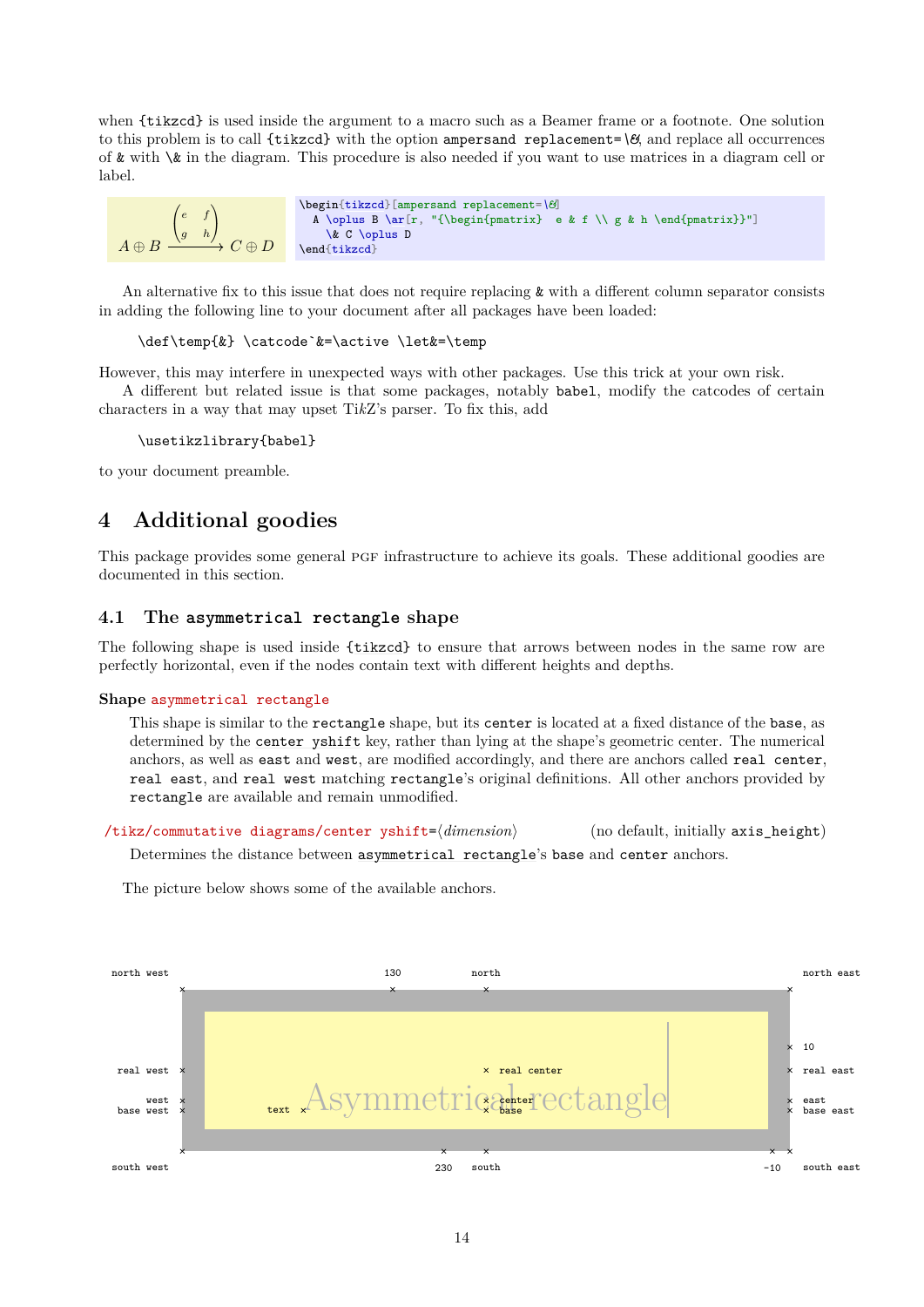#### <span id="page-14-6"></span><span id="page-14-0"></span>**4.2 Reading font parameters**

The following are pgfmath functions used to access relevant math font parameters. They take no arguments, but the result depends of the currently selected font size.

#### axis\_height

Returns the axis height parameter (a.k.a.  $\sigma_{22}$ ) of the document's math font.

#### rule\_thickness

Returns the fraction rule thickness (a.k.a.  $\xi_8$ ) of the document's math font.

#### <span id="page-14-1"></span>**4.3 Computer Modern arrow tips**

The following arrow tips mimic the Computer Modern designs. It is useful to know that at size 10 pt, the Computer Modern arrow stems are 0.4 pt thick; for other font sizes, scale this parameter accordingly, or set line width=rule\_thickness.

Notice that by using the mechanism explained in [§1.3,](#page-2-0) it is not necessary, and in fact not advisable, to directly refer to the arrow tips listed in this section inside a  $\{\texttt{tikzcd}\}.$  $\{\texttt{tikzcd}\}.$  $\{\texttt{tikzcd}\}.$ 

| cm to |                                     | yields $\longleftrightarrow$ | cm bar                                | $vields$ $\longrightarrow$ |
|-------|-------------------------------------|------------------------------|---------------------------------------|----------------------------|
|       | cm implies                          | yields $\iff$                | cm left to                            | vields $\longrightarrow$   |
|       | cm bold to                          | vields $\longleftrightarrow$ | cm right to                           | vields $\longrightarrow$   |
|       | cm double to                        | vields $\longleftrightarrow$ | cm left hook yields $\longrightarrow$ |                            |
|       | cm to reversed yields $\rightarrow$ |                              | cm right hook yields $\longleftarrow$ |                            |

#### <span id="page-14-2"></span>**4.4 Glyph arrow tips**

As an attempt to provide a general solution to the problem of having matching arrow tips in text and pictures, this feature produces arrow tips that consist of (pieces of) font glyphs carefully placed at the endpoints of the path. To activate it in [{tikzcd}](#page-1-3) diagrams, refer to the [arrow style](#page-7-3) key.

#### **Arrow Tip Kind** Glyph

An arrow tip made from a piece of text. It accepts the following parameters.

<span id="page-14-4"></span><span id="page-14-3"></span>/pgf/arrow keys/glyph math command= $\langle name \rangle$  (no default) The name of a command (to be used inside \$\csname …\endcsname\$) producing the desired glyph. /pgf/arrow keys/glyph length= $\langle dimension \rangle$  (no default, initially 1ex) The length of the portion of the glyph not clipped away. Also used to set the 'tip end' parameter. /pgf/arrow keys/glyph axis=(*dimension*) (no default, initially axis height)

<span id="page-14-5"></span>A vertical displacement applied to the glyph in order to make the glyph's central axis (typically an arrow stem) aligned with the path.

/pgf/arrow keys/glyph shorten= $\langle dimension \rangle$  (no default, initially -0.1ex) An additional amount by which the end of the path is shortened. This is used to compensate for the gap that usually exists between the tip end and the glyph's bounding box.

Below are some usage examples. Notice that glyph arrow tips do not scale with PGF line width but their size depends on the current font size, so you will probably want to set line width=rule\_thickness when using them. Also, contrarily to the arrow parameters defined by the arrows.meta library, the parameters described above are evaluated only at the time the arrow tip is drawn, so they can (and should) be given in the units em or ex.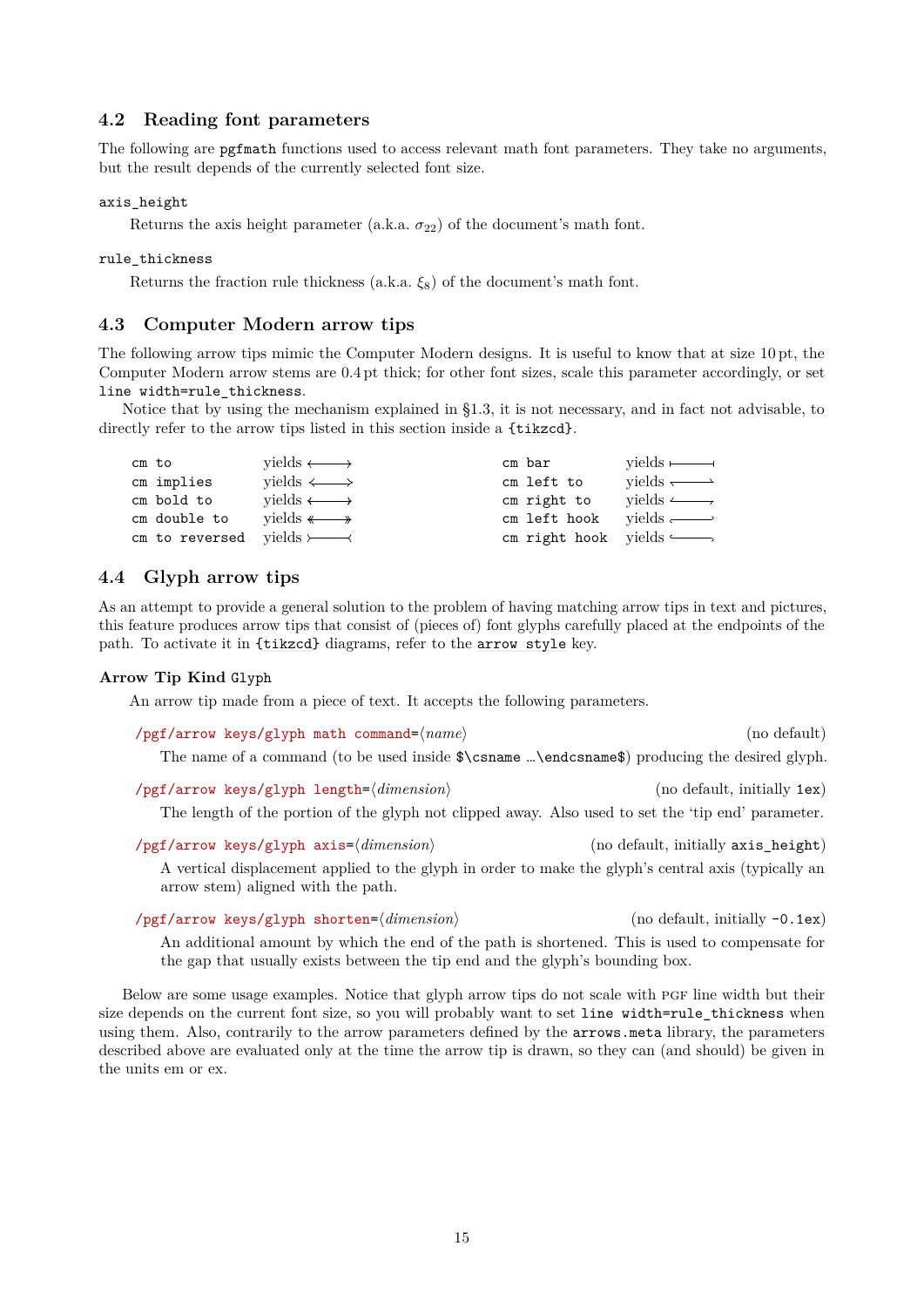

It is important to be aware of some drawbacks of this feature. First, the transition between a line and the arrow tip may become visible with some printers (especially in low resolutions or draft mode) and document viewers, as you may be able to see in the samples above. Second, these rather long tips may  $(-\rightarrow)$  or may not  $(-\rightarrow)$  fit nicely with dashed or curved lines. Finally, the method used to place the arrow tip at the end of a stroked path and clip away the arrow stem makes certain assumptions about the font design and could fail in cases where unusual design choices are made.

# **References**

- <span id="page-15-1"></span>[1] James Milne, *Guide to commutative diagrams*. Available at <http://www.jmilne.org/not/CDGuide.html>.
- <span id="page-15-0"></span>[2] Till Tantau, *The Ti*k*Z and* pgf *packages: Manual for version 3.1.9*. Available at [http://mirrors.ctan.](http://mirrors.ctan.org/graphics/pgf/base/doc/pgfmanual.pdf) [org/graphics/pgf/base/doc/pgfmanual.pdf](http://mirrors.ctan.org/graphics/pgf/base/doc/pgfmanual.pdf).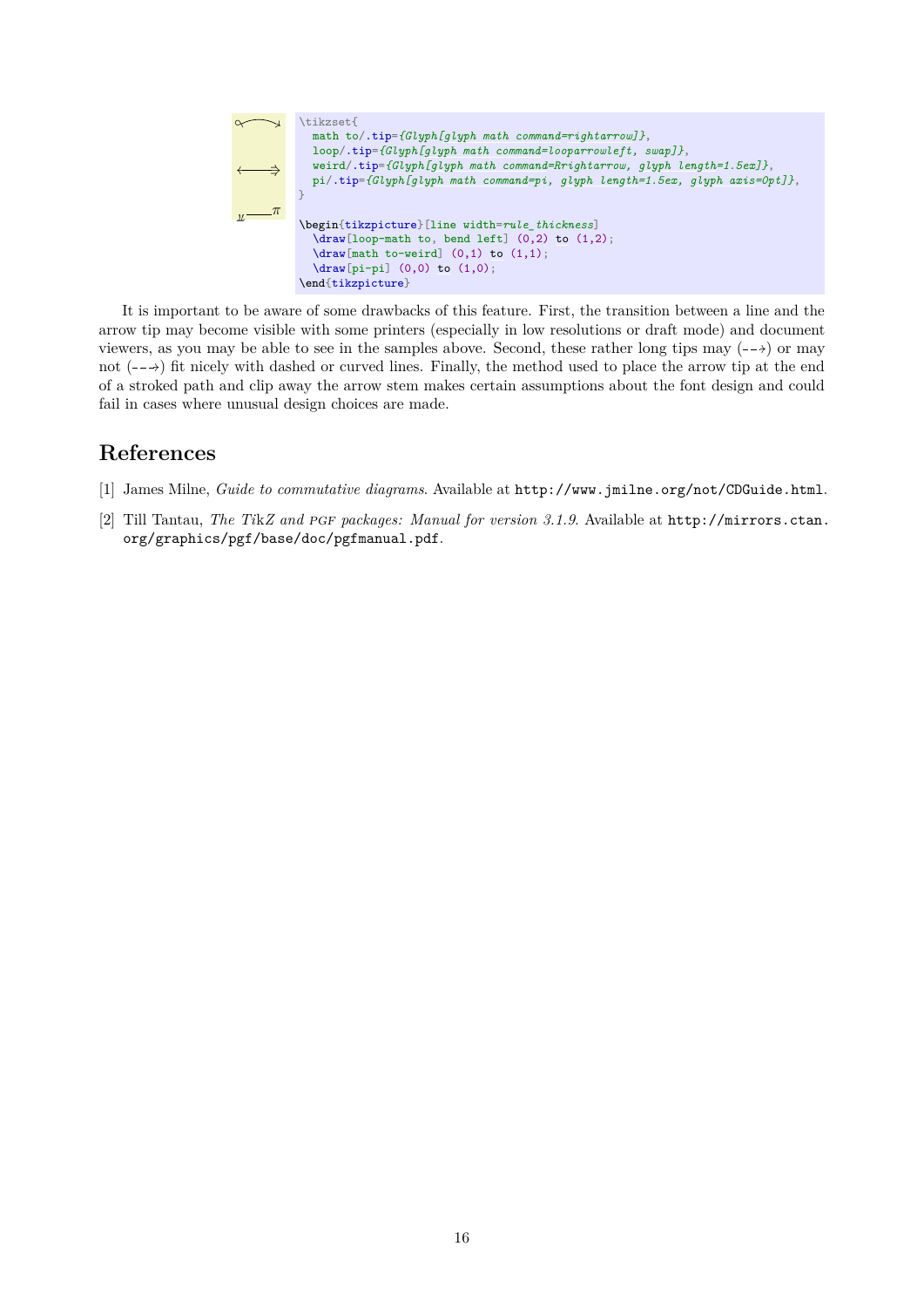# <span id="page-16-0"></span>**Index**

This index only contains automatically generated entries. A good index should also contain carefully selected keywords. This index is not a good index.

 $\ar, 2$  $\ar, 2$  $\arrow$ , [2,](#page-1-5) [4](#page-3-6) arrow style key, [8](#page-7-4) Arrow tips cm bar, [15](#page-14-6) cm bold to, [15](#page-14-6) cm double to, [15](#page-14-6) cm implies, [15](#page-14-6) cm left hook, [15](#page-14-6) cm left to, [15](#page-14-6) cm right hook, [15](#page-14-6) cm right to, [15](#page-14-6) cm to, [15](#page-14-6) cm to reversed, [15](#page-14-6) Glyph, [15](#page-14-6) arrows key, [7](#page-6-5) asymmetrical rectangle shape, [14](#page-13-4) axis height math function, [15](#page-14-6) background color key, [7](#page-6-5) cd library, [1,](#page-0-1) [5](#page-4-4) cells key, [6](#page-5-6) center yshift key, [14](#page-13-4) cm bar arrow tip, [15](#page-14-6) cm bold to arrow tip, [15](#page-14-6) cm double to arrow tip, [15](#page-14-6) cm implies arrow tip, [15](#page-14-6) cm left hook arrow tip, [15](#page-14-6) cm left to arrow tip, [15](#page-14-6) cm right hook arrow tip, [15](#page-14-6) cm right to arrow tip, [15](#page-14-6) cm to arrow tip, [15](#page-14-6) cm to reversed arrow tip, [15](#page-14-6) column sep key, [6](#page-5-6) cramped key, [7](#page-6-5) crossing over key, [10](#page-9-6) crossing over clearance key, [11](#page-10-4)  $\ar, 4$  $\ar, 4$ dash key, [4](#page-3-6) dashed key, [4](#page-3-6) dashleftarrow key, [4](#page-3-6) dashrightarrow key, [4](#page-3-6) description key, [11](#page-10-4) diagrams key, [6](#page-5-6) \dlar,  $5$  $\ar{4}$ end anchor key, [10](#page-9-6) Environments tikzcd, [2,](#page-1-5) [5](#page-4-4) equal key, [4](#page-3-6) every arrow key, [7](#page-6-5) every cell key, [6](#page-5-6) every diagram key, [6](#page-5-6) every label key, [11](#page-10-4)

every matrix key, [6](#page-5-6) from key, [8](#page-7-4) Glyph arrow tip, [15](#page-14-6) glyph axis key, [15](#page-14-6) glyph length key, [15](#page-14-6) glyph math command key, [15](#page-14-6) glyph shorten key, [15](#page-14-6) harpoon key, [4](#page-3-6) harpoon' key, [4](#page-3-6) hook key, [4](#page-3-6) hook' key, [4](#page-3-6) hookleftarrow key, [4](#page-3-6) hookrightarrow key, [4](#page-3-6) labels key, [11](#page-10-4)  $\ar, 4$  $\ar, 4$ Leftarrow key, [3](#page-2-3) leftarrow key, [3](#page-2-3) leftarrowtail key, [4](#page-3-6) leftharpoondown key, [4](#page-3-6) leftharpoonup key, [4](#page-3-6) Leftrightarrow key, [3](#page-2-3) leftrightarrow key, [3](#page-2-3) leftrightsquigarrow key, [4](#page-3-6) leftsquigarrow key, [4](#page-3-6) Libraries cd, [1,](#page-0-1) [5](#page-4-4) maps to key, [3](#page-2-3) Mapsfrom key, [3](#page-2-3) mapsfrom key, [3](#page-2-3) Mapsto key, [3](#page-2-3) mapsto key, [3](#page-2-3) marking key, [11](#page-10-4) Math functions axis\_height, [15](#page-14-6) rule\_thickness, [15](#page-14-6) math mode key, [7](#page-6-5) no head key, [4](#page-3-6) no tail key, [4](#page-3-6) Packages and files tikz-cd, [1](#page-0-1) /pgf/ arrow keys/ glyph axis, [15](#page-14-6) glyph length, [15](#page-14-6) glyph math command, [15](#page-14-6) glyph shorten, [15](#page-14-6) phantom key, [9](#page-8-6)  $\ar, 4$  $\ar, 4$ Rightarrow key, [3](#page-2-3) rightarrow key, [3](#page-2-3)